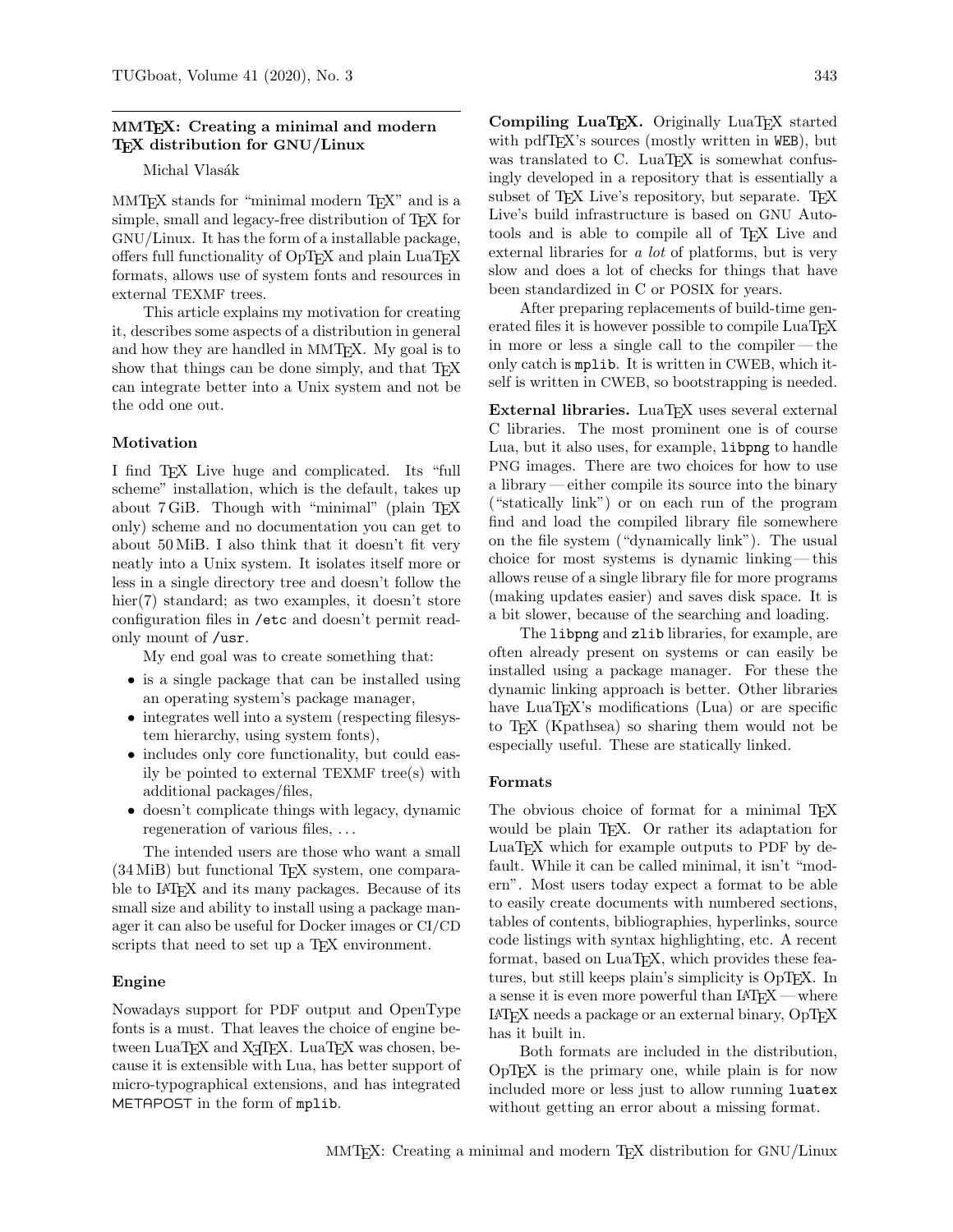## Finding files

LuaTEX uses the Kpathsea library for finding files. Kpathsea uses path specifications and variables similar to the Unix PATH environment variable, but differentiates between file types. For each file type it maintains one or more associated variable names, a list of possible suffixes and most importantly a calculated search path (directories separated by colons). For example bib\_format's variables are BIBINPUTS and TEXBIB, while the suffix list contains .bib.

In a simple case a search path is determined in one of three ways, in order of significance:

- value of associated variable set in the environment (that is, an environment variable),
- value of associated variable from a texmf.cnf configuration file,
- default value set at compilation time.

For finding .cnf files the same path searching mechanism is used; the variable is TEXMFCNF, but as it cannot be set from a configuration file, only the first and last way applies. All texmf.cnf files that are found are read. Order is important— earlier assignments in configuration files override later ones.

I set all the useful file types to have defaults that work without any configuration file, and respect standards like hier(7), TDS and XDG. For example, the search path for .cnf files is:

- TEXMFDOTDIR (more on this later),
- ~/.config/mmtex (or more precisely its XDG equivalent),
- /etc/mmtex,

to allow local ("project"), user and system configuration files respectively.

In Kpathsea, default (compile-time) values for search paths can be set, but not variables. For this I created a patch that "injects" default values for a few variables, as if they were read from a configuration file.

TEXMFDOTDIR variable was inspired by TFX Live and is normally the current directory ("."), but is useful for temporary overrides on the command line, using environment variables. Every search path contains TEXMFDOTDIR as the first entry, even the one for .cnf files (allowing for project-specific settings).

TEXMF is the most important variable for MMT<sub>E</sub>X. It should contain roots of all TEXMF trees. It is supposed to be set by the user or system administrator at any level of configuration they need at the moment, and doesn't have a default value (preferences of users and system administrators vary widely).

### Language support

Previous T<sub>E</sub>X engines had the limitation of being able to load hyphenation patterns only at format creation time— when running iniTEX. LuaTEX has no such limitation; by using Lua, it is possible to load hyphenation patterns at runtime.

Today virtually all hyphenation patterns and exceptions that have been used by T<sub>E</sub>X users are distributed in the hyph-utf8 package. hyph-utf8 also provides patterns and exceptions in UTF-8 encoded text files, which are preferred for LuaTEX.

TEX Live's approach is to provide hyphenation patterns and exceptions for each language in a separate package. Each package then hooks itself using the TFX Live execute AddHyphen directive. An example for French:

```
execute AddHyphen \
name=french synonyms=patois,francais \
 lefthyphenmin=2 righthyphenmin=2 \
 file=loadhyph-fr.tex \
 file_patterns=hyph-fr.pat.txt \
file_exceptions=
```
This information is also written to files used by  $\varepsilon$ -T<sub>E</sub>X's language mechanism, which is used by plain LuaT<sub>F</sub>X. This gets added to language.def:

# \addlanguage{french}{loadhyph-fr.tex}{}{2}{2} and this is written to language.dat.lua:

```
['french'] = {loader = 'loadhyph-fr.tex',
lefthyphenmin = 2,
righthyphenmin = 2,
synonyms = { 'patois', 'francais' },
patterns = 'hyph-fr.pat.txt',
hyphenation = ', },
```
etex.src reads language.def at format creation time. Listed languages are registered and their hyphenation patterns loaded into the format. This enables their use later with \uselanguage.

In LuaTEX, it is discouraged to load patterns into the format, so the mechanism is changed by hyph-utf8's own etex.src. Instead of loading each pattern or exception file on **\addlanguage**, the language is only registered and the files are loaded at the first \uselanguage. Both commands use Lua code in luatex-hyphen.lua, which uses information in language.dat.lua for handling synonyms and finding the names of pattern files.

In OpT<sub>F</sub>X the situation is simpler. It doesn't read language.def because it already has that information, but it still uses luatex-hyphen.lua.

To support all languages in hyph-utf8, MM-TFX generates the files language.def and language. dat.lua from the hyph-utf8 sources.